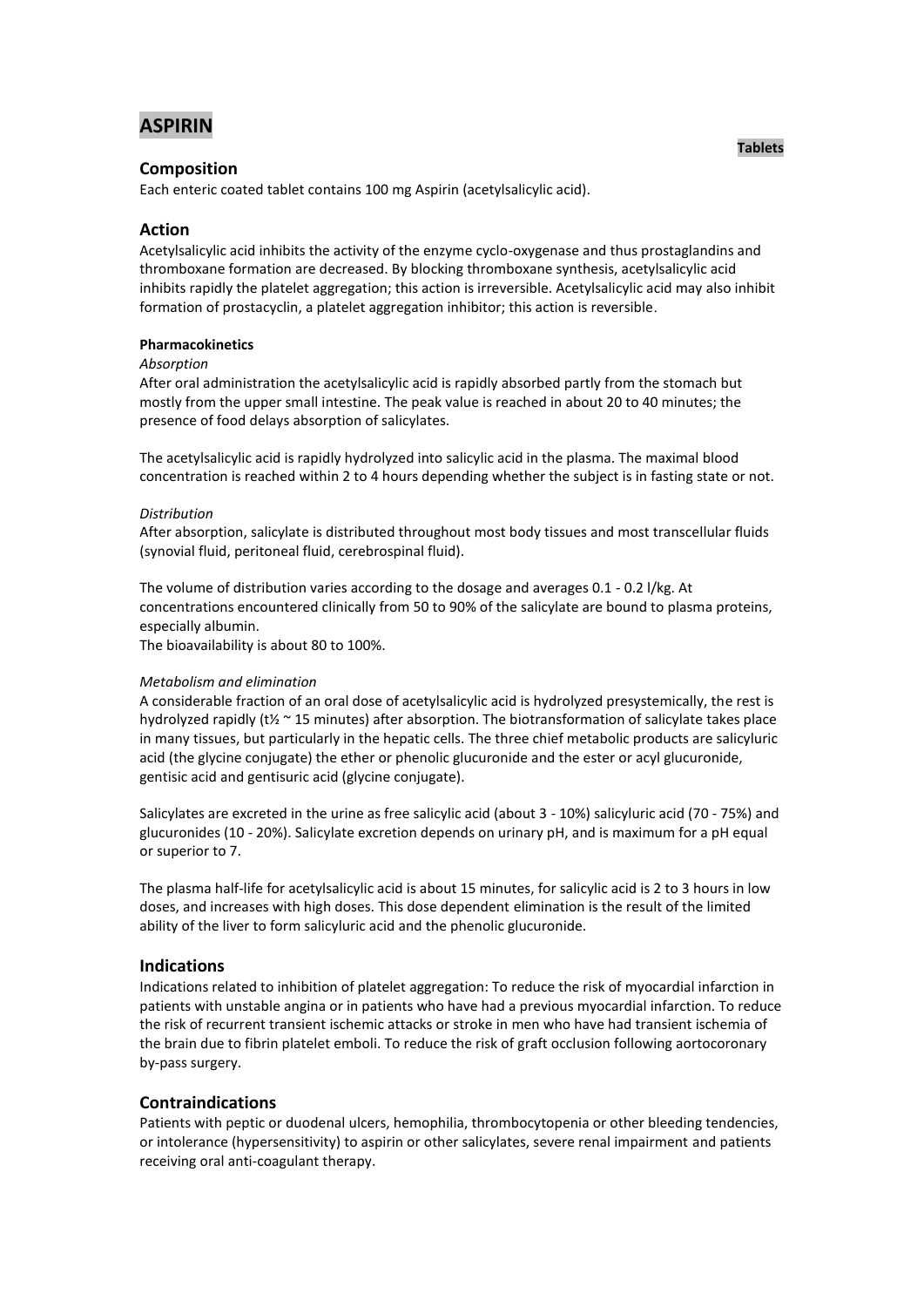Aspirin should not be taken during pregnancy and lactation, except under the advice and supervision of a medical doctor.

# **Warnings**

The optimal dose for inhibition of platelet aggregation in humans is not known. Do not use Aspirin for indications related to the inhibition of platelet aggregation unless directed by a doctor. Aspirin has been implicated in Reye's syndrome, a rare but serious illness in children and teenagers with chicken pox and influenza. A doctor should be consulted before use in such patients.

# **Adverse Reactions**

Dizziness, irritation of the gastric mucosa and resultant dyspepsia, erosion, ulceration, haematemesis, and melaena may occur. Some persons, especially asthmatics, exhibit notable sensitivity to Aspirin which may provoke various hypersensitivity reactions which may include skin eruptions, urticaria, angioedema, paroxysmal bronchospasm and dyspnoea.

### **Precautions**

Concomitant therapy with other gastric irritants, such as non-steroidal anti-inflammatory agents may increase the risk of gastric irritation. Aspirin may increase the risk of gastrointestinal bleeding when taken simultaneously with corticosteroids or alcohol. Aspirin should be used with caution in patients who are hypersensitive to other anti-inflammatory agents or allergens.

Aspirin should be withdrawn one week before surgery because of the possibility of increasing the bleeding times. It should be administered with caution to patients with impaired renal function, in the presence of severe liver disease, in patients with a history of gastrointestinal disorders such as peptic ulcers, ulcerative colitis and Crohn's disease, dyspepsia, anemia and when the patient is dehydrated.

Prolonged use of high doses may lead to anemia, blood dyscrasia, gastro-intestinal hemorrhage and peptic ulceration.

### **Drug Interactions**

Aspirin may enhance the activity of coumarin anti-coagulants, methotrexate, oral anti-diabetic preparations, valproic acid and sulphonamides.

Aspirin diminishes the effects of anti-gout preparations such as probenecid and sulphinpyrazone. Barbiturates and other sedatives may mask the respiratory symptoms of aspirin over dosage and have been reported to enhance its toxicity.

#### **Diagnostic Interference**

Salicylates may produce falsely increased results for blood creatinine, urate (low dose aspirin) and urea. Falsely decreased results may be obtained for blood thyroxin and urate (>4 g/day aspirin) and for urinary 5-HIAA (with nitrosonapthol method). Urinary VMA (HMMA) levels may be falsely increased or decreased depending on the method of analysis.

Urinary glucose oxidase: Aspirin may cause a false negative test in the presence of glycosuria

### **Dosage and Administration**

Adults: 100 to 300 mg to be taken every day, preferably at the same time each day. The tablets should be swallowed whole. Do not chew, break or crush the tablets as this will destroy the protective effect of the enteric coating.

### **Over Dosage**

#### **Manifestation**

These include dizziness, tinnitus, sweating, nausea, vomiting, and altered glucose metabolism, mental confusion, and hyperventilation, respiratory alkalosis, metabolic acidosis, and ketosis, fluid and electrolyte losses. Depression of the central nervous system may lead to coma, cardiovascular